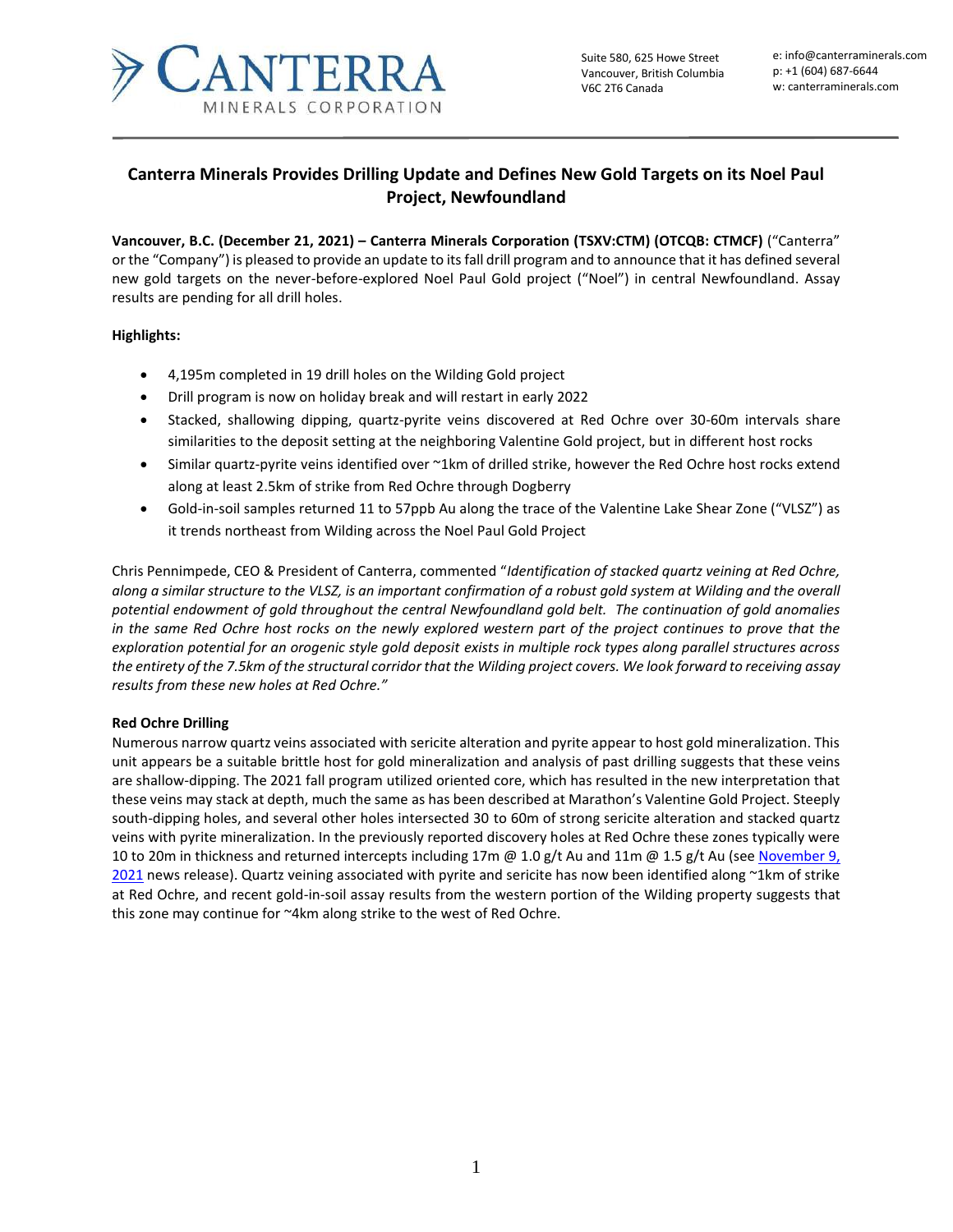

**Example of stacking quartz veins with pyrite mineralization at the Red Ochre Zone (drillhole WL-21-53)**

Red Ochre is hosted in felsic volcanic rocks in the hanging wall of a thrust fault inferred to be a splay of the VLSZ along the southern contact of the Rogerson Lake Conglomerate. Previous drilling at Red Ochre intersected disseminated gold mineralization along 700m of drill-tested strike within felsic Silurian volcanics. While these volcanic units differ from the granitoids and mafic dykes that host mineralization at Marathon Gold's Valentine Lake Deposits (and which have been intersected in recent drilling along the northern edge of the Wilding Property), mineralization at Red Ochre does appear to share a similar structural style and association with pyrite.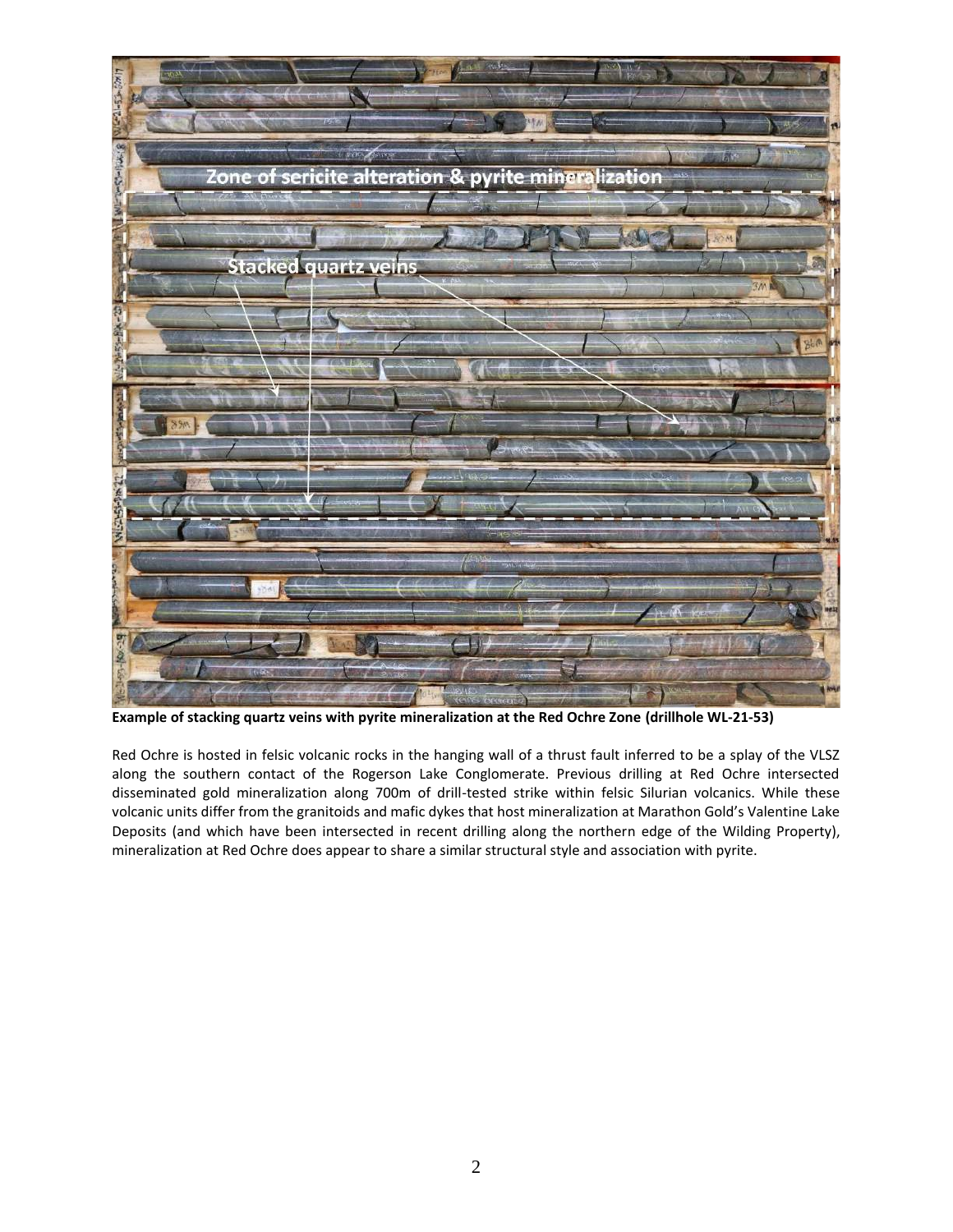

**Map of currently completed drill holes (green)**

#### **Drilling Update**

Canterra has completed 4,195m (19 holes) of diamond drilling at Wilding, as part of the fall 2021 drill program, which tested several targets across the Property. In addition to the drilling at Red Ochre, drilling tested the inferred northeastward continuation of the VLSZ which is the major mineralizing structure at the adjacent Marathon Gold Project. All seven holes drilled to test this target successfully intersected the VLSZ, which is defined by a sheared contact between the Rogerson Lake Conglomerate and Valentine Lake Intrusion granitoids with numerous mafic dykes. Adjacent to this contact, quartz veins are developed within the granitoids and mafic dykes.

# **Noel Paul First Pass Soil Sample Results**

Results from summer 2021 soil sampling have been received for the southern portion of the Noel Paul claims, where it is inferred that the VLSZ continues along a northeastward strike, from Wilding, as well as for the recently staked Carter Lake claims (see July [28, 2021](https://canterraminerals.com/news-releases/canterra-minerals-stakes-the-carter-lake-property-in-central-newfoundland/) News Release). On the Noel Paul claims, several new gold targets have been identified, including a zone of elevated Au grades (from 11 to 57ppb Au) near the southwestern margin of the claims. This target adds to several other gold-in-soil anomalies from historical work. On the Carter Lake claims, a broad soil anomaly (10-28ppb Au) has been identified. Soil samples were collected on a broad spacing (~500m x 500m) and screened at a 200 mesh (-74µm) size and then analyzed using fire assay at Eastern Analytical. Soil anomalies will be followed-up with more detailed sampling in 2022.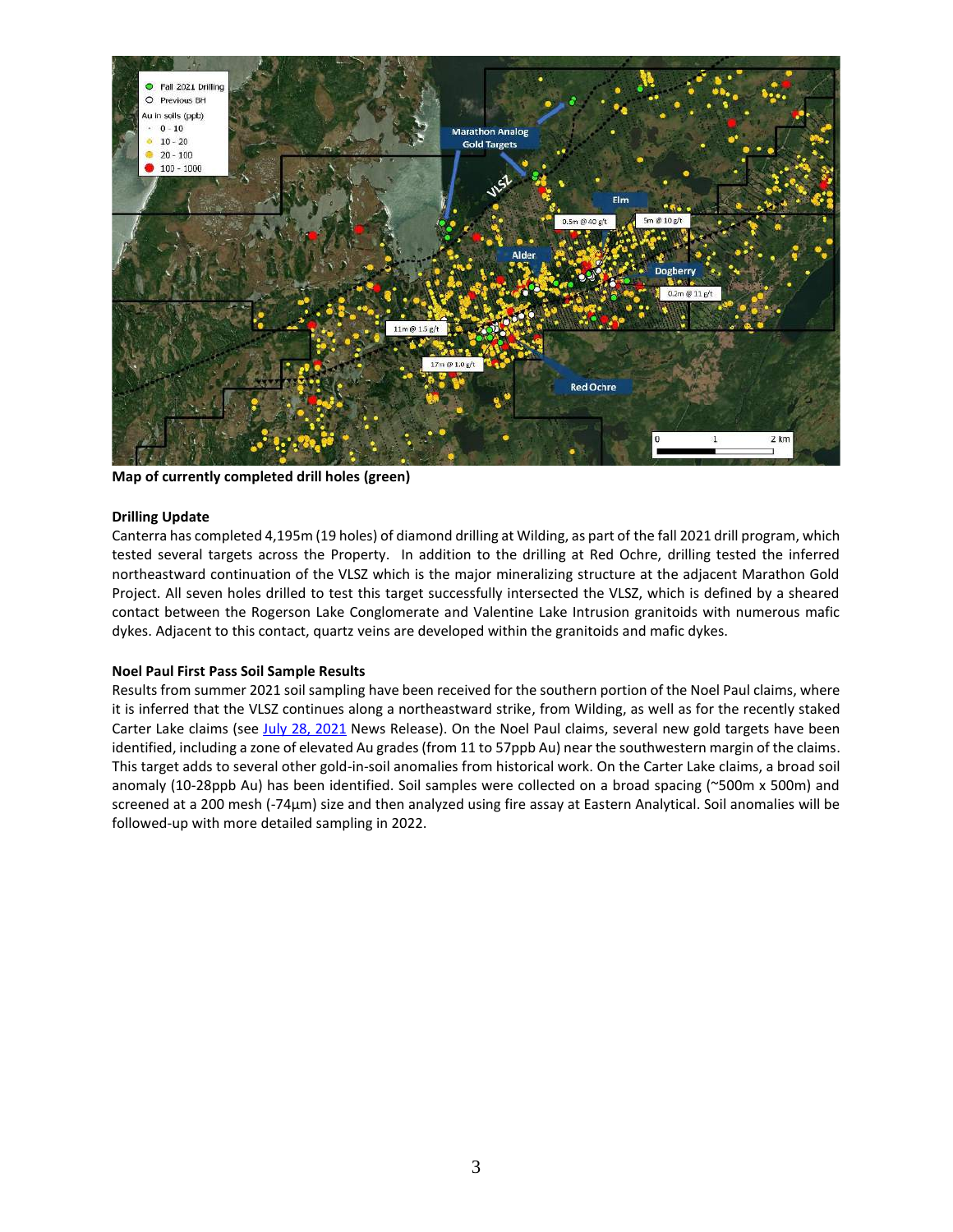

**New gold-in-soil results on the Noel Paul project**

#### **About Canterra Minerals**

Canterra is advancing its 100% owned Wilding and Noel Paul Gold projects, as well as its resource stage base metals projects, located 50km south, from Millertown and directly northeast of Marathon Gold's Valentine Lake Gold Project in Central Newfoundland. The 352km<sup>2</sup> property package includes 50km of the northeastern strike-extension of the Rogerson Lake Structural Corridor, which hosts Marathon Gold's Valentine Lake deposits, Matador Mining's Cape Ray deposit, Sokoman's Moosehead discovery and TRU Precious Metals' Golden Rose and Twilight discoveries. Canterra's team has more than 100 years of experience searching for gold and diamonds in Canada and has been involved in the discovery of the Snap Lake diamond mine, in addition to the discovery of the Blackwater Gold deposit in British Columbia, Canada.

The Company would like to thank the Government of Newfoundland and Labrador for financial support of the drill program through the Junior Exploration Assistance Program.

The scientific and technical content and interpretations contained in this news release have been reviewed, verified and approved by Dr. Luke Longridge, Canterra Minerals' Vice President of Exploration, PhD, P.Geo., a Qualified Person as defined by NI 43-101.

### **ON BEHALF OF THE BOARD OF CANTERRA MINERALS CORPORATION Chris Pennimpede President & CEO**

Additional information about the Company is available at [www.canterraminerals.com](http://www.canterraminerals.com/s/Home.asp) For further information, please contact: +1 (604) 687-6644 Email: [info@canterraminerals.com](mailto:info@canterraminerals.com)

*Neither TSX Venture Exchange nor its Regulation Services Provider (as that term is defined in policies of the TSX Venture Exchange) accepts responsibility for the adequacy or accuracy of this release.*

#### **Cautionary Note Regarding Forward-Looking Information**

*This news release contains statements that constitute "forward-looking information" (collectively, "forward-looking statements") within the meaning of the applicable Canadian securities legislation. All statements, other than statements of historical fact, are forward-looking statements and are based on expectations, estimates and projections as at the date of this news release, and include statements with respect to the anticipated timing for closing of the Acquisition, statements with respect to the estimates*